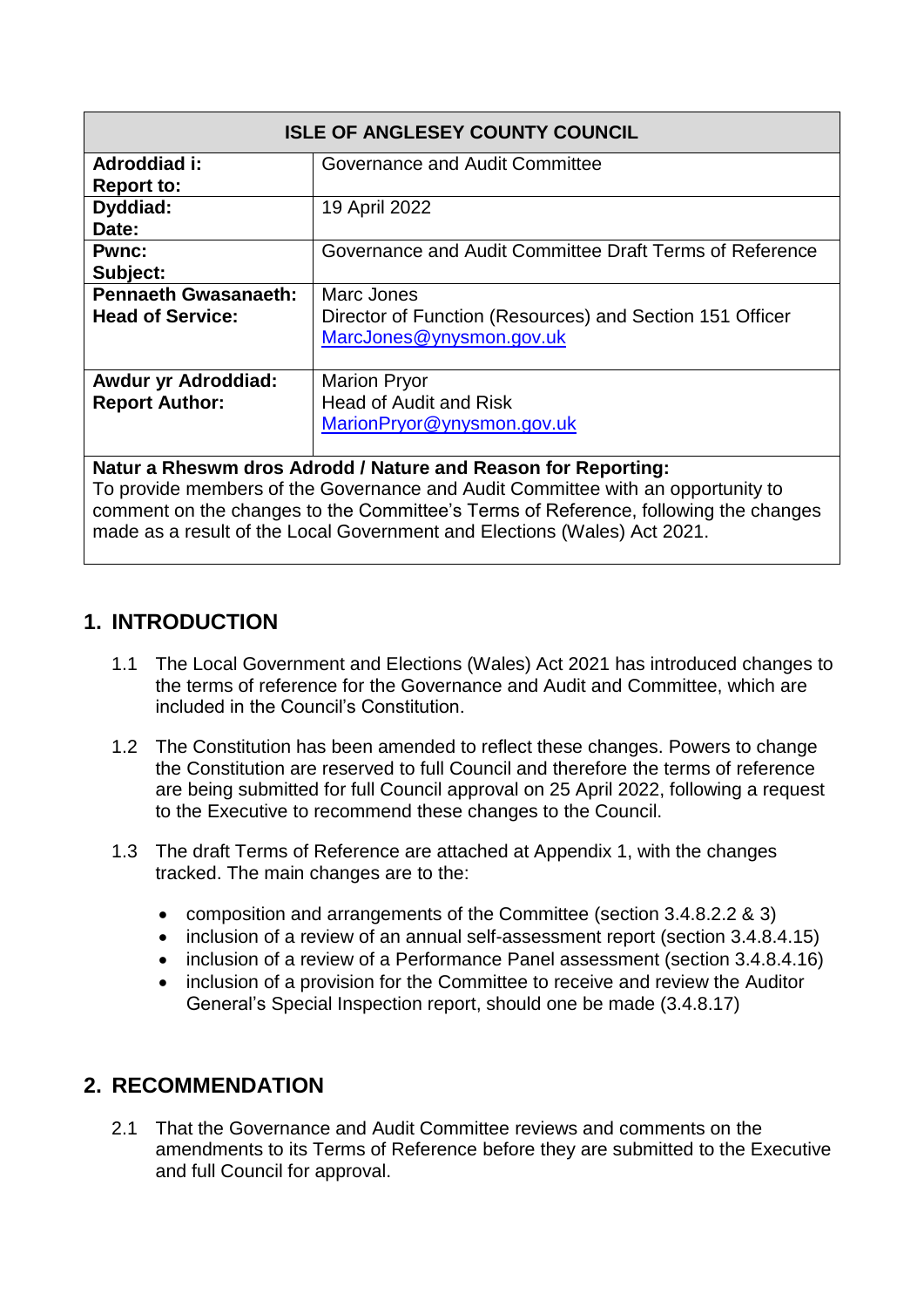# Appendix 1

# **3.4.8 Governance & Audit Committee – Terms of Reference**

#### **3.4.8.1 Statement of purpose**

3.4.8.1.1. The Governance and Audit Committee is a key component of the Council's corporate governance. It provides an independent and high-level focus on the audit, assurance and reporting arrangements that underpin good governance and financial standards.

3.4.8.1.2. The purpose of the Governance and Audit committee is to provide to members of full Council (*'those charged with governance'*) independent assurance of the adequacy of the risk management framework, the internal control environment, panel performance, and the integrity of the financial reporting and governance processes. It oversees internal and external audit and other regulators, helping to ensure effective assurance arrangements are in place. It also reviews and assesses the authority's ability to handle complaints effectively and makes reports and recommendations in relation to the authority's ability to handle complaints effectively.

3.4.8.1.3. There is clear separation between the role of the Governance and Audit committee and that of scrutiny committees. The Governance and Audit committee role seeks assurance that internal control systems of the council are working and risks effectively managed, rather than the actual scrutiny of activities.

3.4.8.1.4. It also receives and comments upon the council annual self assessment report and the report of the performance assessment panel.

#### **3.4.8.2 Composition and arrangements**

3.4.8.2.1 The Governance and Audit Committee is a non-executive body established under the requirements of the Local Government (Wales) Measure 2011 and is a fully constituted committee of the Council operating at a strategic level. The committee will conduct its business non-politically and must abide by the rules concerning political balance, in accordance with the Local Government and Housing Act 1989.

3.4.8.2.2 The committee will consist of one third of lay members; eight elected members and one four lay members. Elected members will be politically balanced and will not be members of the executive, but the Finance Portfolio Holder is required, as far as possible, to attend all meetings of the Committee. The Chair will be a lay member and the Deputy<del>Vice</del>- Chair will not be a member of the executive or an assistant to its executive. recommend the appointment of the lay member to the Governance and Audit Committee. The lay members will serve for a fixed term to coincide with the length of the Council, i.e. five years, and will serve a maximum of two terms. All members, including the lay members, are subject to the Council's Code of Conduct and will declare any interests. The lay members will have equal status to that of the elected members in terms of access to staff and information, for the purposes of the Governance and Audit committee.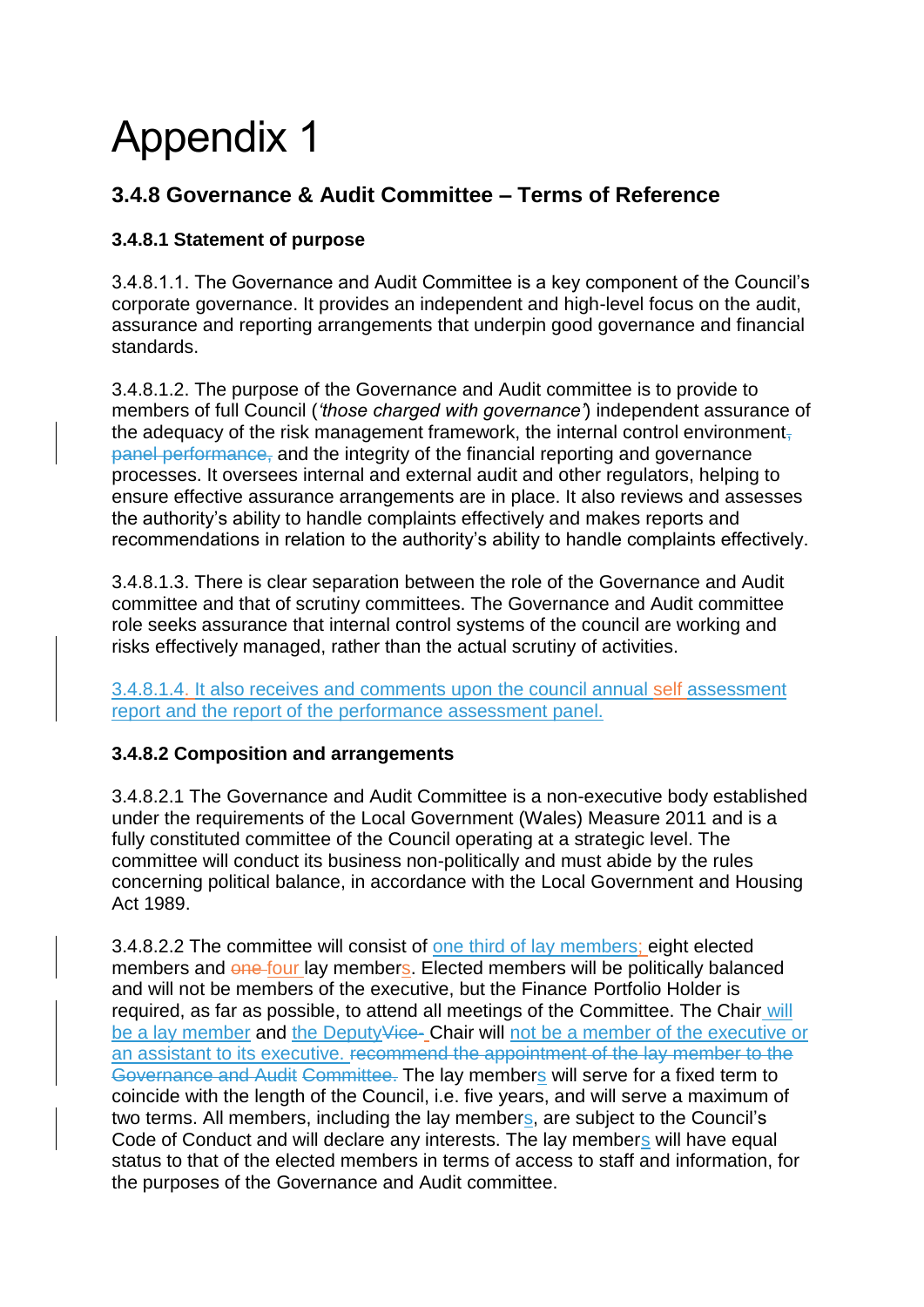3.4.8.2.3 The Chair of the Governance and Audit committee must be can be a councillor or a lay member., but must not be a member of a group that forms part of the council's executive, except where all groups are represented on the executive (in which case the chair must not be a member of the executive). The committee members will decide upon the chair and deputyvice-chair of the committee. All committee members, including the lay members, shall have a vote.

3.4.8.2.4 Any officer or member called to attend a Governance and Audit committee meeting must do so. They must answer any questions asked of them except ones that they could refuse to answer if they were in court. The committee can invite other persons to attend before it, but anyone else so invited to attend is under no compulsion to do so.

3.4.8.2.5 The committee will meet at least four times a year and must meet if the full council so decides, or if at least a third of the committee's members requisition in writing to the Chair that a meeting be held. The council will publish the committee dates annually but additional meetings can be arranged at the discretion of the Chair if the required number of days' notice is provided and that the agenda is published prior to the meeting, in accordance with regulations.

3.4.8.2.6 The Director of Function (Resources) and Section 151 Officer, as the officer with responsibility for financial administration, will advise the committee. The Committee will provide effective support to the Director of Function (Resources) and Section 151 Officer, who consequently, will have direct and unfettered access to the committee.

3.4.8.2.7 The committee may commission work from the external and internal auditors and both will advise the Committee. The Committee may additionally, seek independent advice from outside the Council, within an approved budget.

3.4.8.2.8 The external and internal auditors of the Council have the right to request the chair of the committee to consider any matter that the auditors believe should be brought to the attention of the Council.

3.4.8.2.9 All new members will receive a full induction to the committee. Members will have role descriptions and will review their knowledge and skills through a selfassessment process. They will receive appropriate ongoing training in their role in accordance with an annual training programme and will receive regular briefings on new legislation, professional guidance and research.

#### **3.4.8.3 Accountability arrangements**

3.4.8.3.1 The committee will report to full council *('those charged with governance')*  on an annual basis the Governance and Audit committee's findings, conclusions and recommendations concerning the adequacy and effectiveness of the Council's governance, risk management and internal control frameworks; financial reporting arrangements, complaints handling and internal and external audit functions.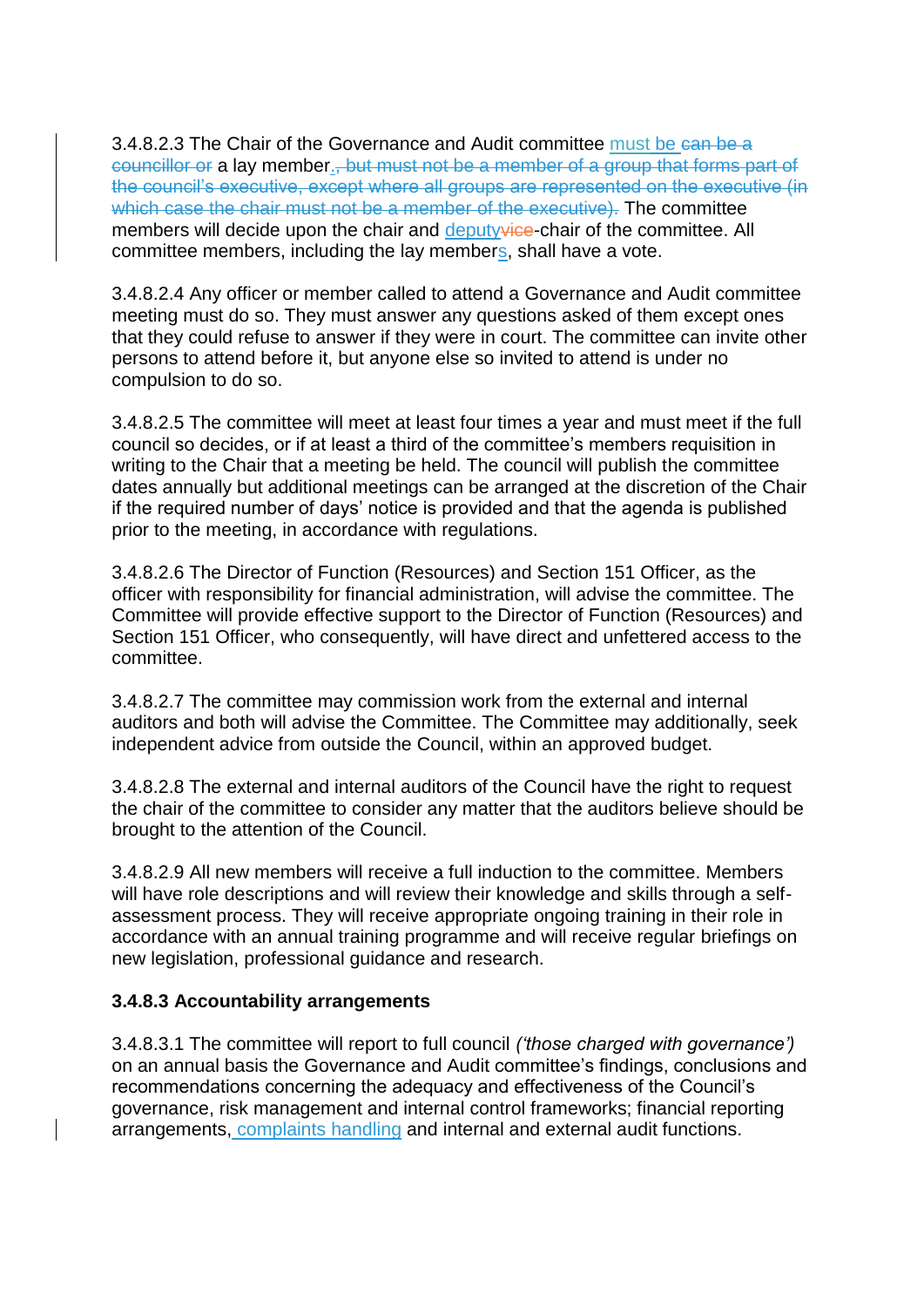3.4.8.3.2 The committee will report to full council *('those charged with governance')*  on an annual basis the effectiveness of the committee in meeting its purpose and its agreed terms of reference. A regular self-assessment will be used to support the planning of the Governance and Audit committee work programme and training plans and will inform the committee's annual report.

3.4.8.3.3 The committee is subject to normal arrangements of openness. Meetings will be held in public, agendas and reports are published and available for inspection. The exception to this is where 'exempt items' are being considered, which are chiefly matters which involve discussions concerning named individuals or refer to the business affairs of the Council which could prejudice the interests of the Council commercially, financially and legally.

#### **3.4.8.4 Governance**

3.4.8.4.1 The committee will review and assess the Council's corporate governance arrangements against the good governance framework<sup>4</sup>, including the ethical framework, and will consider the local code of governance.

3.4.8.4.2 The committee will review the Annual Governance Statement (AGS) prior to full council approval and consider whether it properly reflects the risk environment and supporting assurances, taking into account internal audit's opinion on the overall adequacy and effectiveness of the council's framework of governance, risk management and control.

3.4.8.4.3 The committee will review the council and executive draft response to the panel performance assessment and if appropriate make recommendations for changes to the draft response. The procedure for this review is outlined in paragraph 3.4.8.4.16

3.4.8.4.4 The committee will review the council annual self-assessment report and if appropriate, make recommendations for changes to the report. The procedure for this review is outlined in paragraph 3.4.8.4.15

3.4.8.4.5.3 The committee will help the council to implement the values of ethical governance. It will promote measures to improve transparency and accountability and effective public reporting to the authority's stakeholders and the local community. As part of its review of governance arrangements, it will ensure there are adequate arrangements in place to enforce a strong commitment to ethical values and legal compliance at all levels.

3.4.8.4.6.4 The committee will review the governance and assurance arrangements available for significant partnerships or collaborations.

#### **3.4.8.5 Treasury management**

3.4.8.5.1 Full council has nominated the Governance and Audit Committee to be responsible for ensuring effective scrutiny of the treasury management strategy and policies.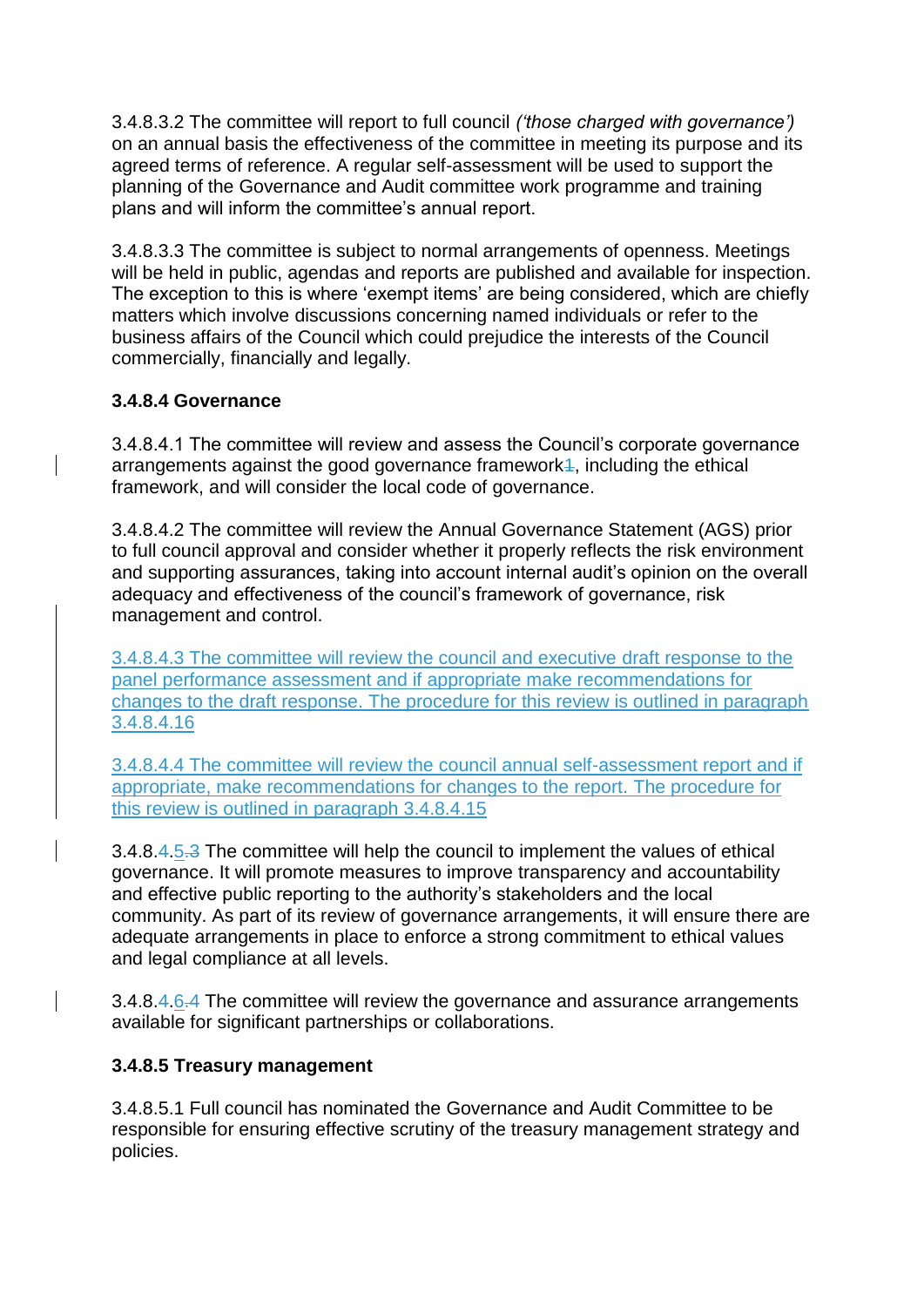3.4.8.5.2 The committee will undertake a scrutiny role in accordance with the CIPFA Treasury Management Code of Practice, prior to approval by full council. Where it is undertaking this scrutiny role, it will endeavour to develop greater awareness and understanding of treasury matters among the members.

3.4.8.5.3 The committee will review the treasury management policy and procedures to be satisfied that controls are satisfactory. It will receive six-monthly reports on activities, issues and trends to support the committee's understanding of treasury management activities.

3.4.8.5.4 The committee will review the treasury risk profile and processes, and will review assurances on treasury management.

#### **3.4.8.6 Value for money**

3.4.8.6.1 The committee will support the development of robust arrangements to ensure that the council makes best use of its resources and taxpayers and service users receive excellent value for money.

3.4.8.6.2 The committee will review the council's overall approach to value for money and assess whether it is in line with governance objectives and the assurances on this to underpin the Annual Governance Statement.

3.4.8.6.3 The committee will consider assurances and assessments on the effectiveness of these arrangements, in particular, the Wales Audit Office's annual improvement reports.

#### **3.4.8.7 Assurance framework**

3.4.8.7.1 The committee will consider the council's assurance framework and ensure that it adequately addresses the risks and priorities of the council. This will support the committee's approval of the internal audit risk-based plan by identifying the extent to which it will rely on internal audit for its assurance requirements.

3.4.8.7.2 The committee will ensure there is clarity of what assurance is provided, that there is a clear allocation of responsibility for providing assurance and duplication is avoided.

#### **3.4.8.8 Risk management**

3.4.8.8.1 Assurance over risk management will be a key element underpinning the Annual Governance Statement. To this end, the committee will review and assess the effective development and operation of risk management in the council. In particular, it will:

- Oversee the authority's risk management policy and strategy, and their implementation in practice
- Oversee the integration of risk management into the governance and decisionmaking processes of the organisation
- Review the arrangements to co-ordinate and lead risk management, including the process and reporting lines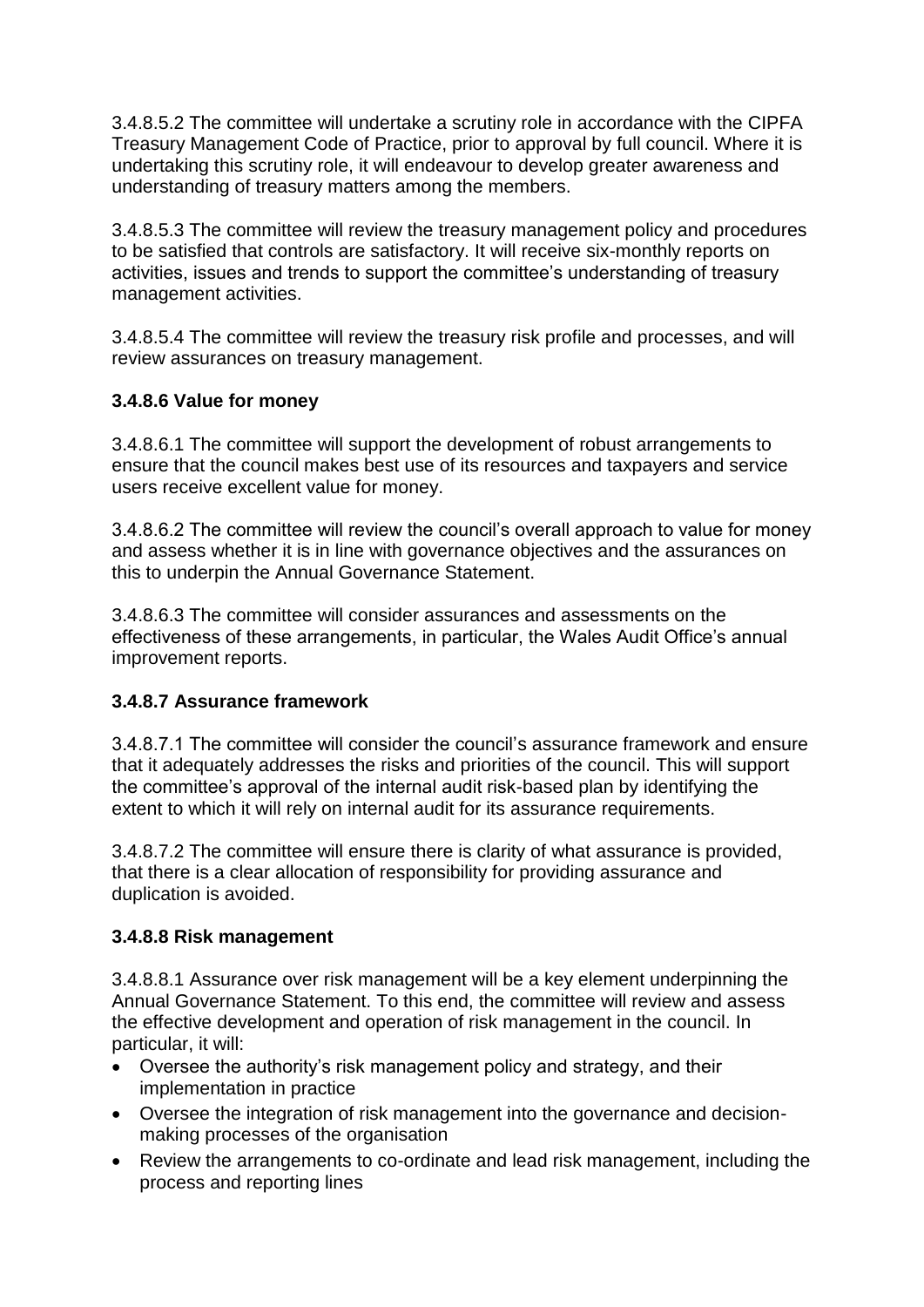- Review the risk profile, keep up to date with significant areas of strategic risks and major operational and project risks
- Review the assurance available for managing partnership risks, including the risk profile of the Council as part of the partnership
- Review the corporate risk register and seek assurance that management appropriately own and manage risks effectively
- Seek assurance that adequate risk assessments support strategies and policies and risks are actively being managed and monitored.
- Follow up and monitor risks identified by auditors and inspectors to ensure that they are integrated into the risk management process
- Support the development and embedding of good practice in the field of risk management practice.

### **3.4.8.9 Countering fraud and corruption**

3.4.8.9.1 The committee will review the effectiveness of the council's whistleblowing arrangements, including the policy.

3.4.8.9.2 The committee will monitor the counter-fraud and corruption strategy, actions and resources, to ensure that it meets with recommended practice, governance standards and legislation.

3.4.8.9.3 The committee will review the assessment of fraud risks and potential harm to the council from fraud and corruption. It will review the fraud risk profile to understand the level of fraud risk to which the authority is exposed and the implications for the wider control environment.

3.4.8.9.4 It will oversee any major areas of fraud, identified in an annual report from the Director of Function (Resources) and Section 151 Officer, and monitor action plans to address control weaknesses.

#### **3.4.8.10 Internal audit**

3.4.8.10.1 The Local Government (Wales) Measure 2011 has an explicit requirement for the Governance and Audit committee to oversee the council's internal audit arrangements.

3.4.8.10.2 The role of the Governance and Audit committee in relation to internal audit will be to:

- oversee its independence, objectivity, performance and professionalism
- support the effectiveness of the internal audit process
- promote the effective use of internal audit within the assurance framework.

3.4.8.10.3 The committee will review and approve the internal audit charter, which defines the internal audit's activity purpose, authority and responsibility.

3.4.8.10.4 If applicable, it will review proposals and make recommendations in relation to the appointment of external providers of internal audit services.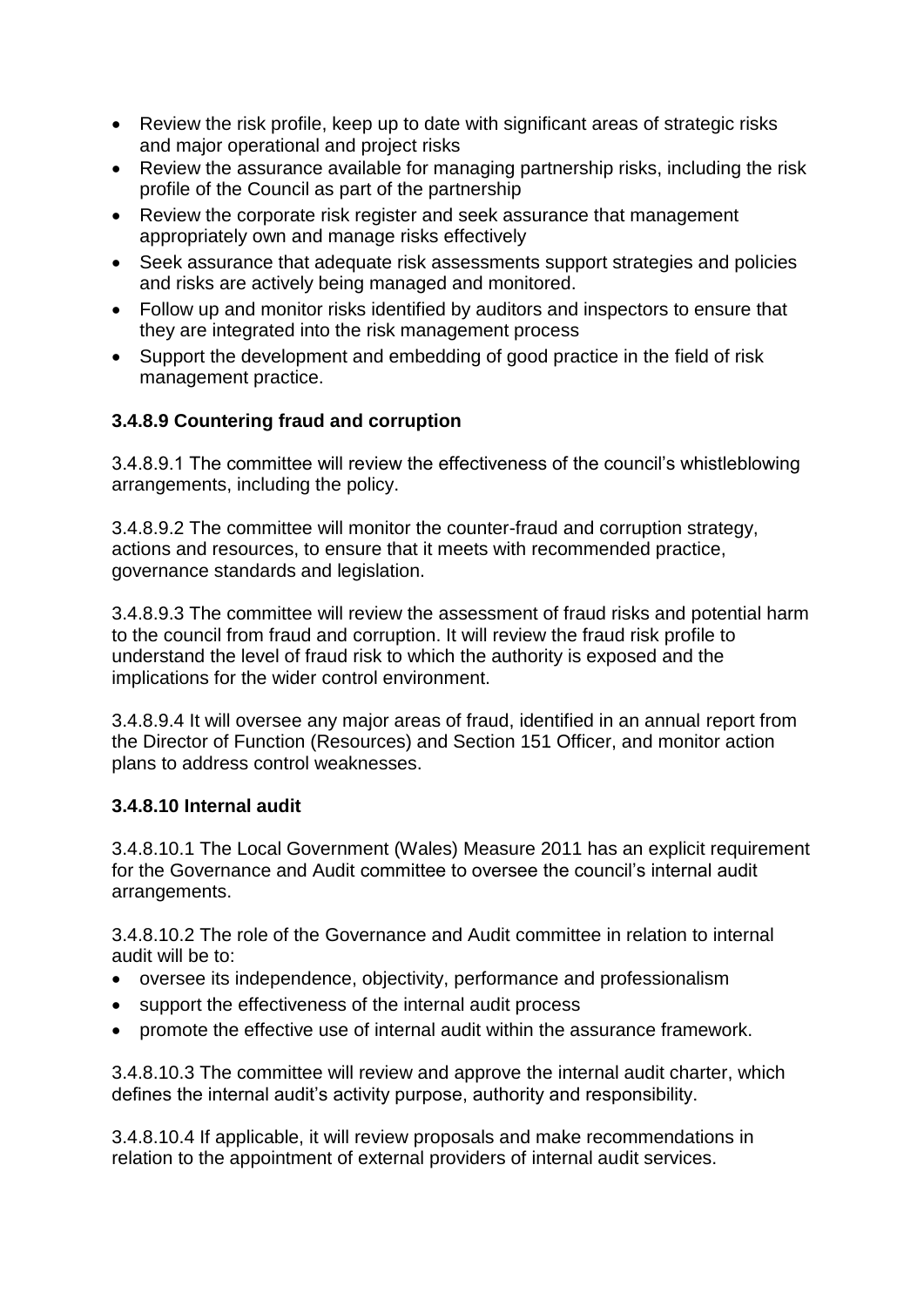3.4.8.10.5 The committee will approve (but not direct) the risk-based internal audit strategy, including internal audit's resource requirements and the use of other sources of assurance. It will have a good understanding of the level of assurance risk management provides when it reviews the risk-based internal audit strategy. The committee will approve significant interim changes to the strategy.

3.4.8.10.6 The committee will make appropriate enquiries of both management and the head of internal audit to determine if there are any inappropriate scope or resource limitations.

3.4.8.10.7 The committee will consider an annual report from the head of internal audit on internal audit's performance, including the performance of external providers of internal audit services.

3.4.8.10.8 The committee will consider the head of internal audit's annual report and the opinion on the overall adequacy and effectiveness of the council's framework of governance, risk management and control together with the summary of the work supporting the opinion. These will assist the committee in reviewing the Annual Governance Statement.

3.4.8.10.9 The committee will consider the statement contained in the annual report of the level of conformance with the Public Sector Internal Audit Standards and the results of the Quality Assurance and Improvement Programme that support the statement – these will indicate the reliability of the conclusions of internal audit.

3.4.8.10.10 The committee will consider updates on the work of internal audit including key findings, issues of concern, management responses and action in hand as a result of internal audit work. It will consider summaries of specific internal audit reports as requested, including the effectiveness of internal controls and will monitor the implementation of agreed actions.

3.4.8.10.11 The committee will receive reports outlining the action taken where the head of internal audit has concluded that management has accepted a level of risk that may be unacceptable to the authority or there are concerns about progress with the implementation of agreed actions.

3.4.8.10.12 The committee will consider reports on instances where the internal audit function does not conform to the Public Sector Internal Audit Standards and Local Government Application Note, considering whether the non-conformance is significant enough that it must be included in the Annual Governance Statement.

3.4.8.10.13 The committee will consider, approve and periodically review any safeguards put in place to limit impairments to independence and objectivity arising from additional roles or responsibilities outside of internal auditing of the head of internal audit.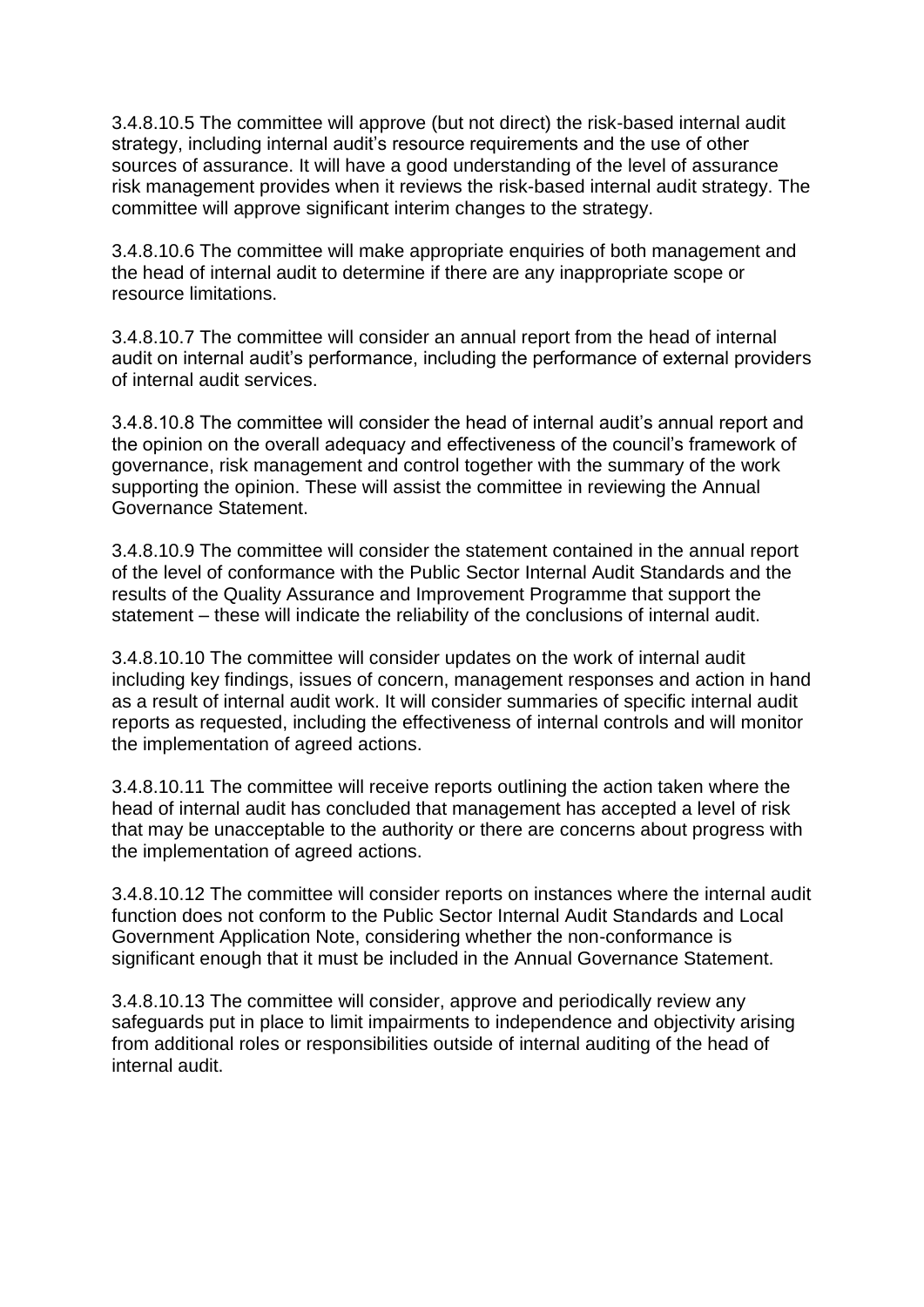3.4.8.10.14 The committee will contribute to the Quality Assurance and Improvement Programme and, in particular, to the external quality assessment of internal audit that takes place at least once every five years. It will oversee the qualifications and independence of the assessor.

3.4.8.10.15 The committee will consider a report on the effectiveness of internal audit to support the Annual Governance Statement, where required to do so by the Accounts and Audit (Wales) Regulations 2014.

3.4.8.10.16 The committee will support the development of effective communication with the head of internal audit. The engagement between the head of internal audit and the Governance and Audit Committee is a crucial component of delivering an effective internal audit service.

3.4.8.10.17 The committee will provide free and unfettered access to the Governance and Audit Committee chair for the head of internal audit, including the opportunity for a private meeting with the committee.

#### **3.4.8.11 External audit**

3.4.8.11.1 The committee will support the independence and objectivity of external audit through consideration of the external auditor's annual assessment of its independence.

3.4.8.11.2 The committee will consider the external auditor's annual letter and the report to *'those charged with governance'*. It will contribute to the council's response to the annual audit letter.

3.4.8.11.3 The committee will oversee external audit arrangements, comment on the scope and depth of external audit work and ensure it gives value for money. It will consider external audit reports and will monitor their recommendations.

3.4.8.11.4 The committee will advise and recommend on the effectiveness of relationships between external and internal audit and other inspection agencies or relevant bodies.

3.4.8.11.5 There will be an opportunity for the Governance and Audit committee to meet privately and separately with the external auditor, independent of those officers with whom the auditor must retain a working relationship.

#### **3.4.8.12 Financial reporting**

3.4.8.12.1 The committee will review and scrutinise the council's financial affairs, making reports and recommendations in relation to them.

3.4.8.12.2 The committee will review, prior to approval by full council, the authority's annual financial statements, including the explanatory foreword, key messages, trends, consistency with financial performance, suitability of and compliance with accounting policies and treatments and major judgmental areas.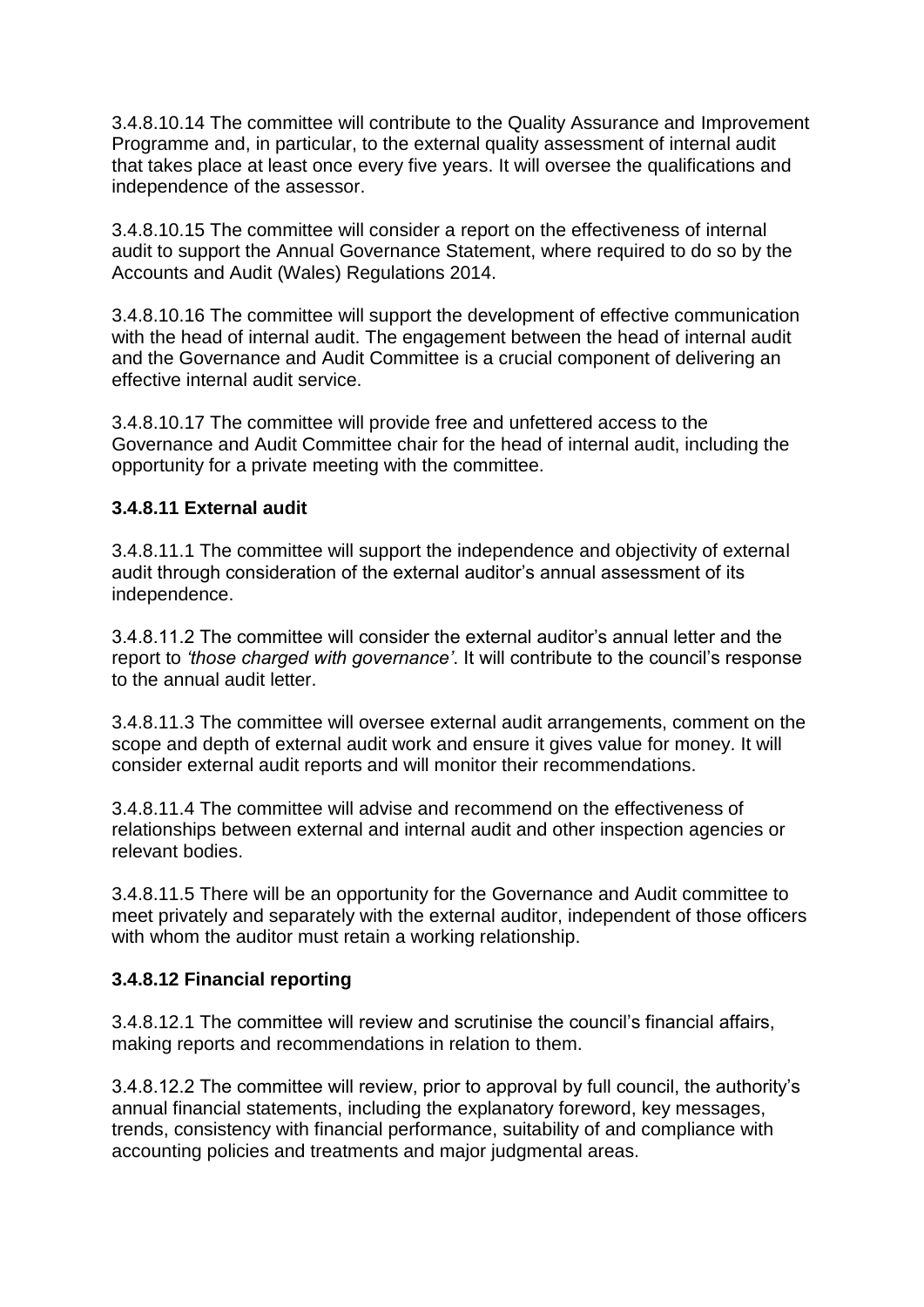3.4.8.12.3 The committee will consider the external auditor's report to 'those charged with governance' on issues arising from the audit of the accounts and whether they need to be brought to the attention of the council.

#### **3.4.8.13 Other regulators and inspectors**

3.4.8.13.1 The committee will receive and consider reports from any other regulators or inspectors, which will be a useful source of assurance. In respect of these, the authority will ensure there is no unnecessary duplication between the Governance and Audit committee and any overview and scrutiny committee in considering such reports.

#### **3.4.8.14 Complaints Handling**

3.4.8.14.1 The committee will review and assesses the authority's ability to handle complaints effectively.

3.4.8.14.2 The committee will make reports and recommendations in relation to the authority's ability to handle complaints effectively.

#### **3.4.8.15 Panel Performance Self-assessment Report**

3.4.8.15.1 Each financial year, the committee will receive from council a draft of its self-assessment report [to be drafted in accordance with Chapter 1 of Part 6 of the Local Government and Elections (Wales) Act 2021 (performance and governance of principal councils)]

3.4.8.15.2 The committee will receive the draft report from the council before the end of four weeks of the council making the report.

3.4.8.15.3 The committee will review the draft report and may make recommendations for changes to the conclusions, or to anything included by the council by way of actions it intends taking, or it has already taken, so as to increase the extent to which it will meet the performance requirement in the financial year following the financial year to which the report relates.

3.4.8.15.4 Any recommendation made by the committee, but not adopted by council before publication, must be included in the report with reasons why the council has not made the changes recommended by the Governance and Audit Committee.

#### **3.4.8.16 Performance Panel Assessment**

3.4.8.16.1 At least once during an electoral cycle a panel performance assessment will take place in the period between ordinary elections of councillors to the council. The council may choose to commission more than one panel assessment in an electoral cycle, but it is not a requirement of the legislation. (The Local Government and Elections (Wales) Act 2021).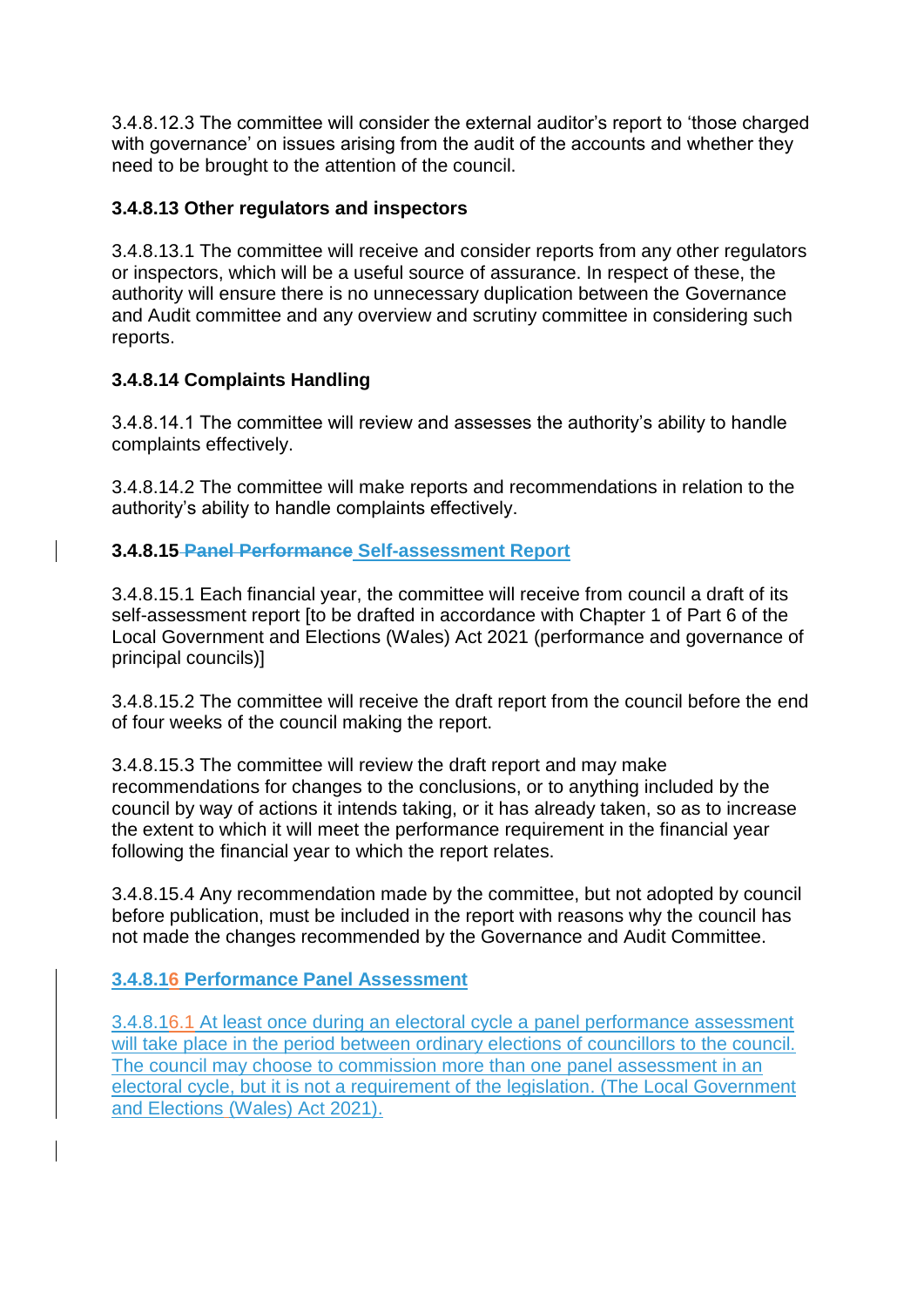3.4.8.16.2 The council must -publish a panel performance assessment report at least six months before the date of the next ordinary election

3.4.8.16.3 The council must make a draft of its response to the panel performance assessment available to its governance and audit committee, which must then review the draft response and may make recommendations for changes to the response to the panel assessment.

3.4.8.16.4 If the council does not make a change recommended by the governance and audit committee, it must set out in the final response the recommendation and the reasons why it did not make the change.

**3.4.8.17 Auditor General Special Inspection**

3.4.8.15.517.1 If the Auditor General carries out a special inspection (as it considers the council is not, or may not, be meeting its performance requirements, and a report is sent to council, as soon as reasonably practicable after receiving such report, the council must make it available to the Governance and Audit Committee.

3.4.8.15.617.2 Should a response be required by council to a report published in accordance with paragraph  $3.4.8.15.517.1$  above, council must make a draft of the response available to the Governance and Audit Committee. The committee must review the draft response and may make recommendations for changes to the statement made in response to what action, if any, the council intends to take in response to the recommendations made by the Auditor General.

3.4.8.15.717.3 Any recommendation made by the committee, but not adopted by council before publication, must be included in the response with reasons why the council has not made the changes recommended by the Governance and Audit Committee.

#### **3.4.8.15.8 Appendix A – Reports, Regulations and Policies Considered**

- Audit Committees: Practical Guidance for Local Authorities and Police, CIPFA, 2018, available from www.cipfa.org.uk/publications

- Position Statement: Audit Committees in Local Authorities and Police, CIPFA, 2018, available from www.cipfa.org.uk/publications

- Public Sector Internal Audit Standards (PSIAS) and the supporting Local Government Application Note for the United Kingdom Public Sector Internal Audit Standards (LGAN)

- IoACC Internal Audit Charter (February 2021)

- Local Government (Wales) Measure 2011, in particular, Section 85

- Statutory Guidance from the Local Government (Wales) Measure 2011, Welsh Government, 2012

- Accounts and Audit Regulations (Wales) 2014

- Accounts and Audit (Wales) (Amendment) Regulations 2018